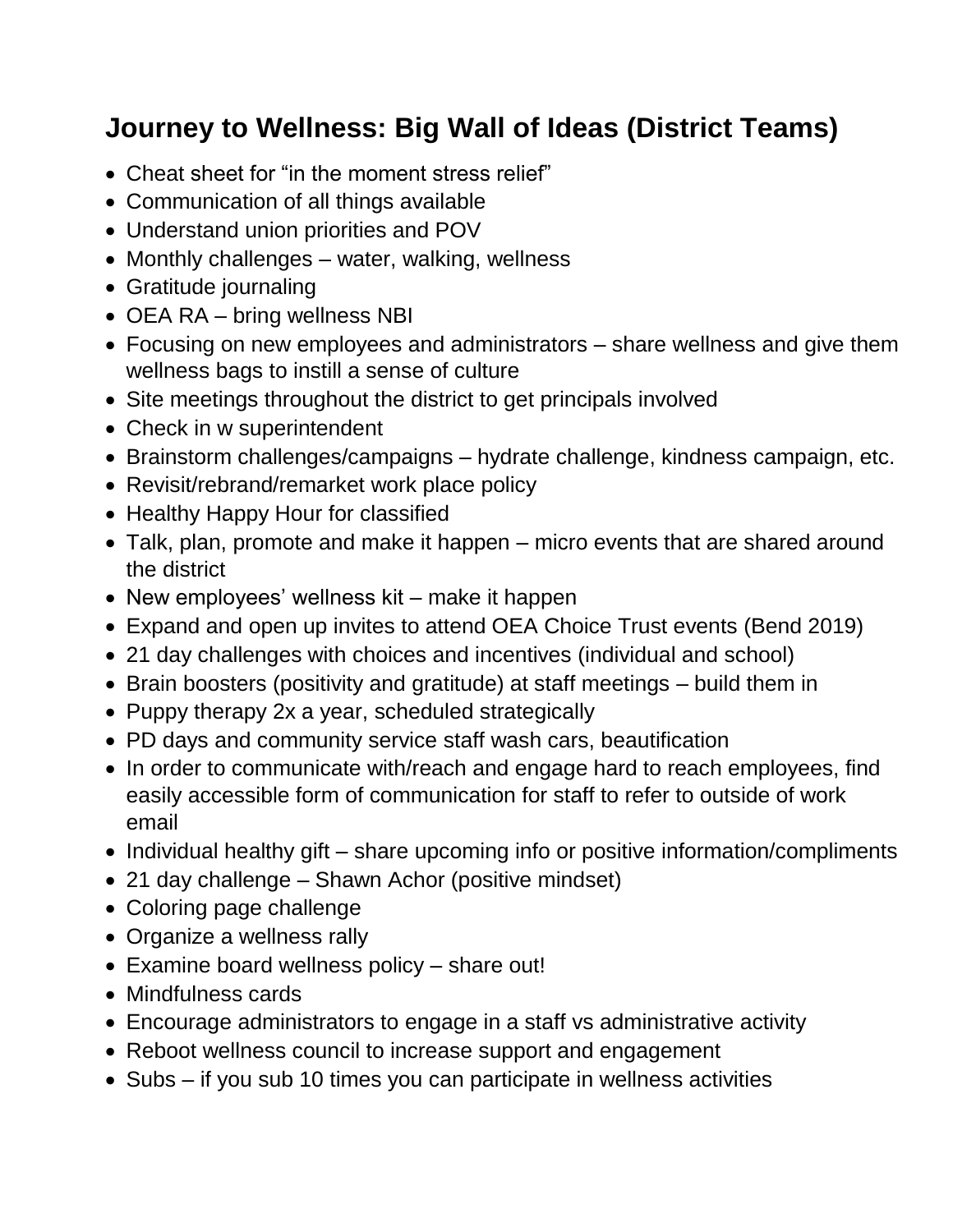- Survey staff about interests and availability
- Embed wellness into routines mindfulness at beginning of meetings
- Flexibility with time
- Model behavior
- Build community w administrator/superintendent superintendent does wellness for admins
- Building competitions
- Build relationships with unions licensed and classified
- Prepare stress reduction plans in advance
- Make wellness part of Board objectives and mission statement
- Sustainability recruitment tool (retention) incorporate wellness in everything
- Tool kits for conferences/new employees
- Have fun
- Shared healthy recipes like crockpot soups for Friday lunch or 1x/quarter or monthly
- Create community
- Wellness reps from each program who provide input and encouragement, communication from their program – reaching all employees
- Invite union reps to be on wellness committee
- Invite board members to wellness meetings
- Share TED Talks
- Self-awareness
- Survey staff and collect data
- Offer a variety of wellness activities at different locations and times to meet scheduling needs
- Create programs that are staff driven not top down approach
- Involve ALL employees subs, IAs, classified, etc.
- Get admin on board at each building
- Build rapport with leadership
- Give employees autonomy
- Evaluate success and show value added
- Create a cheat sheet of 1 min. and 5 min. ideas
- Exercise ideas posted at stationary areas (like the printer)
- Meet people where they are and make it manageable
- Gather and use data